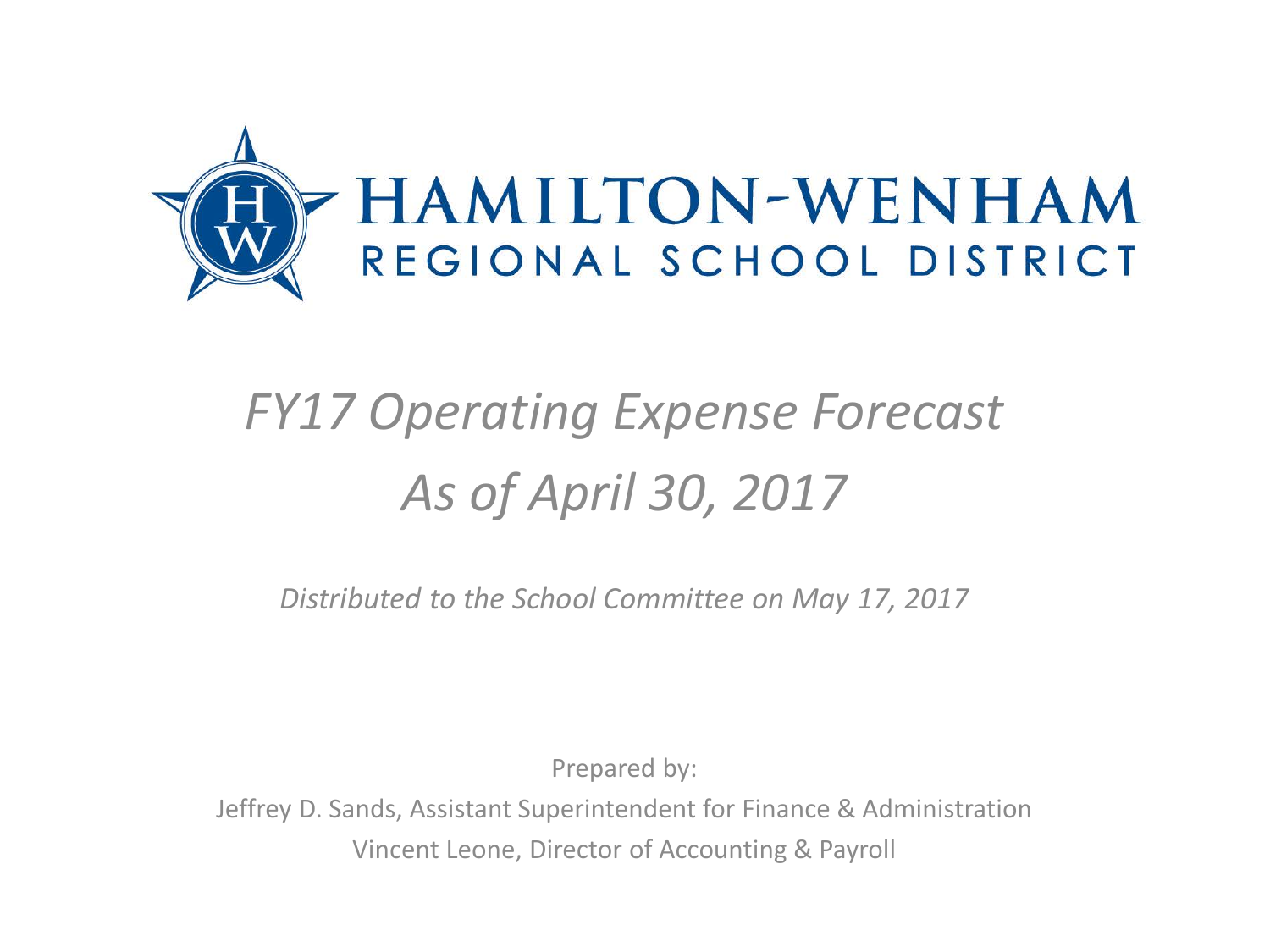

## FY17 Operating Expense Forecast (after Offsets) Overview & *Key Assumptions*

- **Salary Costs** 
	- Incorporates Actual Costs through 04/30/17 plus all known encumbrances.
	- Includes forecasted values for all Costs not automatically encumbered through June 30, 2017 including; long term substitutes, daily substitutes, overtime, etc.
- Operating Costs
	- Incorporates Actual Costs through 04/30/17 plus all known encumbrances.
	- Includes forecasted values for all Costs not automatically encumbered through June 30, 2017 including; school discretionary spending; transportation, out-of district tuition, maintenance, technology, etc.

We are currently Forecasting to end the year \$45,000 or 0.15% favorable to Budget.